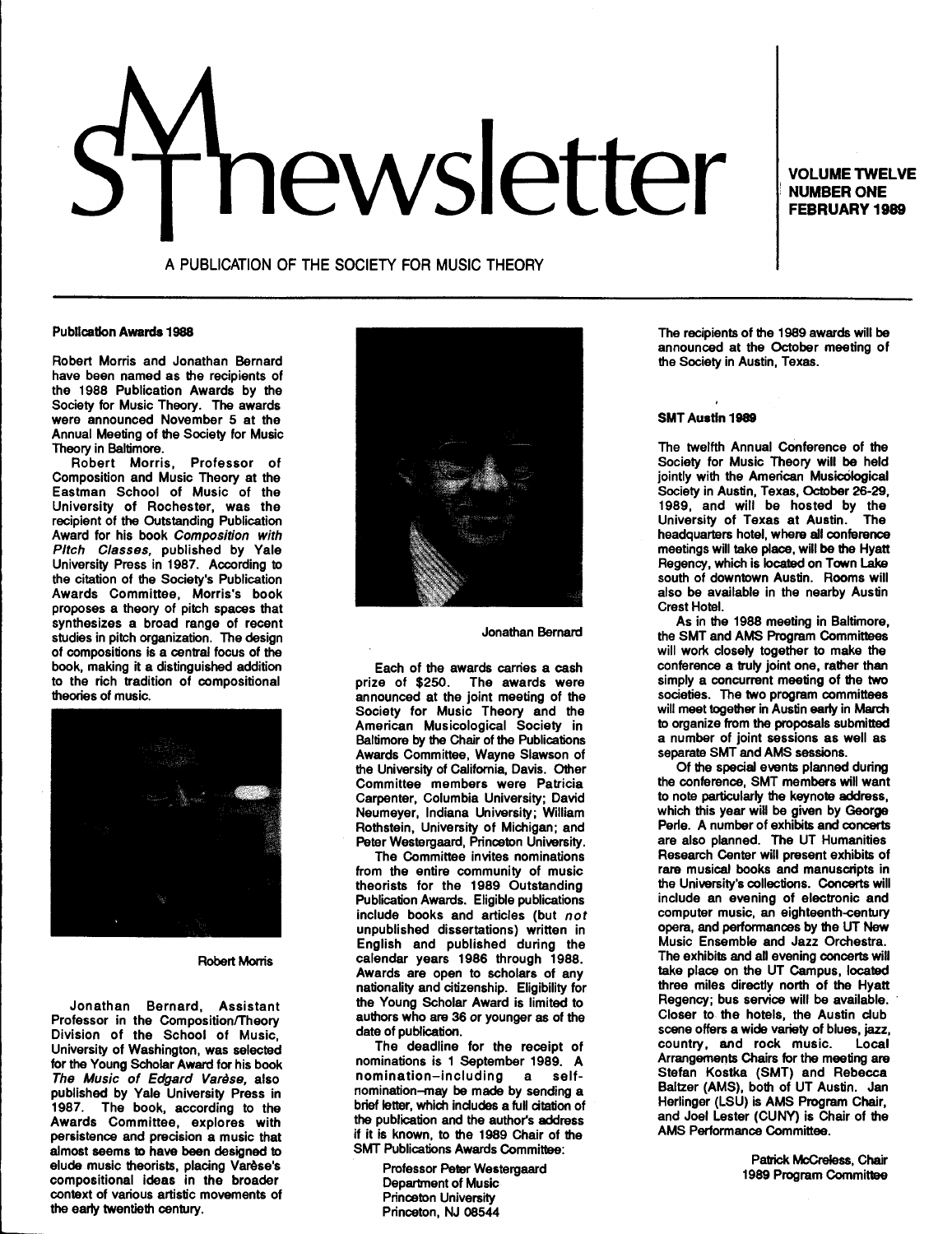## Executive Board 1988-89

- Gary Wittlich, president, 1991\* Indiana University
- David Lewin, past president, 1990 Harvard University
- Robert Gauldin, *vice-president,* 1991 Eastman School of Music
- Richmond Browne, secretary, 1989 School of Music University of Michigan Ann Arbor, Ml48109
- Mary Wennerstrom, treasurer, 1990 School of Music Indiana University Bloomington, IN 47405

## Patrick McCreless, 1989 University of Texas, Austin

RichardS. Parka, 1989 University of Western Ontario

Martha M. Hyde, 1990 SUNY, Buffalo

- Bryan R. Simms, 1990 University of Southern California
- Marlon Guck, 1991 Washington University

```
A. Wayne Slawson, 1991 
University of California, Davis
```
"term ends

# Jonathan Bernard

University of Washington Editor, Music Theory Spectrum, Vols.11-13

# James M. Baker

Brown University Editor, SMT Newsletter

#### **Robert Wason** Eastman School of Music

Chair, Publications Committee

# Patrick McCreless

University of Texas, Austin Chair, 1989 Program Committee

The SMT Newsletter is published in February and August by the Society for Music Theory. Respective deadlines are January 15 and June 15. Material for future issues should be sent to:

James M. Baker, Editor • SMT Newsletter Department of Music, Box 1924 Brown University<br>Providence, RI 02912

# SMT Baltimore 1988

The Society for Music Theory held its eleventh Annual Conference at the Omni International Hotel, just scant walking minutes from newly-refurbished Baltimore harbor, where fragrant crabcakes and flagrant whales refreshed scholars weary of crab canons and midnight cetaceous oil.

Meeting (as is our occasional practice) with the American Musicological Society. we enjoyed perhaps the largest such a gathering ever. Veterans of New York, Washington DC, Boston, and perhaps even Vancouver, could not recall when our combined attendance had ever reached the level of nearly 1700 participants.

As Gary Wittlich took the SMT helm from David Lewin, we began our second decade of conferences with a remarkably diverse and interesting program, arranged by Jonathan Bernard and the 1988 Program Committee. If the past challenge to the Society has been to widen its interests, the future may hold a threat of rampant centri-"fugueing" (if not a plague of terrible puns).

In addition to many fine papers assembled, as usual, into more or less orderly topical sessions, there were several "Special Sessions" devoted to things like musical cognition or the problems for women getting tenure. These seemed quite successful, offering shorter prepared remarks by more persons and more time for cross-lalk.

The keynote speaker for our plenary session was Leonard Meyer. His remarks reminded this writer that Meyer has been thinking about the humanistic issues of theory and analysis for so long that many things I think I thought up are really "unconscious borrowings" from early Meyer. Discussing his background with friends in Ann Arbor a few weeks later, Meyer remarked spontaneously that he was, after all, raised "with a bagel in one hand and Locke in the other."

It was gratifying to see many senior figures of the music theoretical world taking active roles in SMT (and AMS!) sessions. Equally satisfying was the fact that persons noted a few years ago as promising graduate students are now moving into prominence on SMT programs and in committee roles. This argues well for the continuity of the Society, as we approach 1989 in Austin with the AMS and a very large-scale 1990 meeting with AMS and SEM in Berkeley.

At the third biennial British Music Analysis Conference, held at Oxford in September just before our meeting in Baltimore, I noted many American scholars presenting papers to an interestingly large number of British and foreign students. The overseas cooperation which has now begun will lead to international theory meetings-and the SMT will be able to lead and learn, using its strong US/Canadian provenance and quite clear sense of ecumenical responsibility.

Richmond Browne, Secretary

# From the Publications Committee

I am pleased to report that the Publications Committee continues to function most effectively in reviewing articles for Music Theory Spectrum and in advising the Executive Board on policy related to all aspects of SMT publications.

At its annual meeting in Baltimore, the Committee extended its special thanks to John Clough, who has now completed his tenure as Editor of Spectrum. John has worked tirelessly the last three years, ensuring that our Society's journal has sustained the high calibre of excellence of which we can all be proud. I have personally been enriched through my working relationship with John and now wish him all the very best as he turns his energies to new pursuits. The committee then welcomed Jonathan Bernard as our new Spectrum Editor. Jonathan comes to the position with considerable editorial experience, and all of us look forward to working closely with him. I want also to report that Jonathan Kramer has stepped down from the Publications Committee. During his many years of service, Jonathan has contributed much valuable advice and expertise, especially in the preparation of Volume 7 of Spectrum, devoted to musical rhythm and time.

Surely the most exciting news that I want to comment upon is the approval by the Executive Board for the semi-annual publication of Spectrum. The Committee has been working hard for a number of years to realize this goal, one that so many members of our Society have eagerly desired. We are most gratified that final action has now been taken.

Our new publication schedule will be inaugurated by a special issue-Volume 11, Number 1-that commemorates SMT's tenth anniversary. This special issue, which members should receive this spring, will contain all of the papers and bibliographies on the current state of research in music theory, presented at the Plenary Session of the Annual Meeting in Rochester. As well, the issue will feature a comprehensive Index to Volumes 1 through 10, carefully compiled by Jane Edmister Penner. As a bonus, we have also included Allen Forte's informative and most entertaining address, which he delivered at the banquet following the Plenary Session.

As we move to our new publication schedule, I want to bring to the attention of the Society two changes of general policy concerning articles submitted to Spectrum. First, the traditional December 1 deadline will no longer be in effect. Articles will be considered throughout the entire year, and those accepted will be published as soon as

# Reminder!

A member of the Society who wishes to remain In good slandlng must pay dues for the year on or before August 1.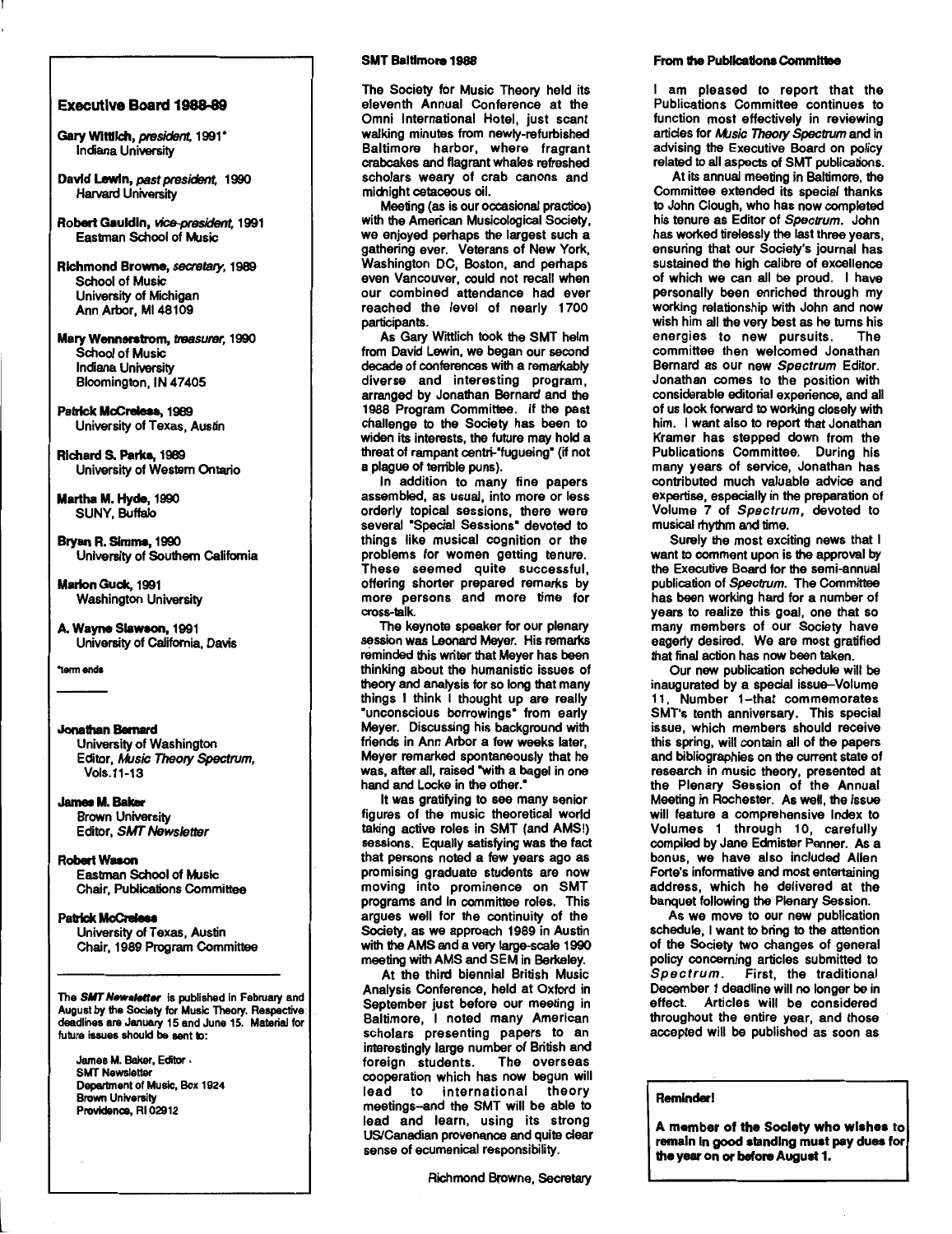space within the journal permits. Second, we would ask that all *new*  contributors send a brief abstract of their articles at the time they are submitted. The abstracts of those articles chosen for publication will then appear gathered together at the back of each issue.

To conclude my report, I want to announce that I have now retired as Chair of the Publications Committee. In stepping down, I want particularly to thank Wallace Berry for having given me the opportunity to serve the Society and David Lewin for his continual support these last number of years. I am very pleased that Robert Wason has been appointed the next Chair and wish him well in this most challenging and rewarding position.

## William Capfin

#### From the Committee on the Status of Women

In 1988 the SMT Status of Women Committee, with the formal support of the Executive Board, gathered information on patterns of tenuring theorists, male and female, and on policies and strategies for helping junior faculty, especially women, achieve tenure. Our findings, and relevant findings by Rosemary Killam and Joan Groom-Thornton from their survey of women on music faculties, were presented at our session in Baltimore, "Making a Place for Women IV: Getting Tenure." We were particularly concerned with the tenuring of women, and the statistics we gathered indicate that this concern is warranted: in 1987-88, in the eleven music departments and music schools from which we received relevant data, women constituted fewer than 7% of the 46 tenured full-time faculty whose teaching loads were at least half in theory. For the most part, however, the policies and strategies that help junior faculty achieve tenure would seem to help men and women equally. We publish here a list of those policies that department heads and recently tenured faculty members consider helpful to candidates in achieving tenure.

These policies fall into three categories. First is a reduction of work-load, which allows more time for research and publication. (Insufficient number and quality of publications is the most frequent reason given for denying tenure.) As well as lighter teaching loads, junior faculty may be given more credit for teaching new courses. Related to such policies-although not providing a reduced load-is that of scheduling courses to leave large biQCks of time for research. Junior faculty may be given reduced committee assignments and administrative duties, a policy that may prevent the frequent overuse of women on committees in predominantly male faculties. (An alternative response to this problem may be the granting of research leaves to women who have been assigned excessive committee or

administrative work.) Some institutions also have research leaves and fellowships specifically for untenured faculty. A policy that may prove most helpful to junior faculty (both men and women) is eligibility for (unpaid) parental leave, which extends the probationary period preceding formal reviews.

A second category of policies is direct support for research, as well as assisting faculty in seeking grants and fellowships. This support may take several forms, such as editorial and secretarial assistance and funds for travel to scholarly meetings. A different form of support for research may be provided by colleagues who read and comment on candidates' papers before the papers are submitted for publication.

A third category is early preparatory reviews and advice about strategies for a final review. For instance, there may be formal early reviews, which can even involve outside evaluators. These reviews often reveal more precisely a department's expectations and methods of evaluation. Preparatory reviews may provide not only teaching evaluations but also advice for improving teaching as well.

Most important in the opinion of several respondents is the assignment of a mentor, or a committee of mentors, to help candidates plan a strategy for achieving tenure. This proves especially helpful to women who find themselves isolated in a predominantly male department, consequently lacking role models and collegial support. For these women, support groups of junior faculty or women faculty outside the department may be helpful.

The Status of Women Committee encourages the Society to use its members as advisors. The Committee feels it may be particularly useful in helping junior faculty devise strategies for achieving tenure when they are having difficulty finding the help they need within their own institutions. With this aim in view, the committee membership is being expanded and its geographical distribution increased. SMT members are invited to consult any member of the Committee. Committee members are Douglass Green, University of Texas at Austin; Anne C. Hall, Wilfrid Laurier University (Mills College 1988-89); Martha Hyde, SUNY Buffalo (Columbia University 1988-89); Marianne Kielian-Gilbert, Indiana University; Judith Lochhead, SUNY Stony Brook; Richard Parks, University of Western Ontario; and Joseph Straus, Queens College, CUNY.

Anne C. Hall, Chair

#### Executive Board Actions

Richmond Browne, Secretary of the Society, announces the following actions of the Executive Board taken at the 1988 Baltimore meeting:

**Music Theory Spectrum will publish two** issues per year, beginning with Volume 11 (1990). The price of a yearly institutional subscription to MTS will be raised to \$40 in 1991 with suitable adjustments in other dues categories.

Contacts with Regional Societies The Vice-President was authorized to contact regional theory organizations, including possibly foreign ones, to ask about relations they may wish to establish with SMT.

Travel Support for Foreign Scholars The Treasurer was authorized to disburse up to \$500 per year, on a yearly basis, to help defray travel costs for scholars from outside the United States and Canada whose papers have been accepted by the Program Committee for presentation at SMT conferences. (This enlarges a previous action authorizing such grants for British scholars.)

Overseas Postage Rates Raised The Secretary and Treasurer were authorized to raise overseas postage rates to match SMT costs.

## **Contacts for Regional Societies**

## Central Gulf Theory Society

James A. Jensen School of Music Samford University 800 lakeshore Drive Birmingham, AL 35229

#### Central Midwest Theory Society

Charles W. Smilh, Chairman c/o Brandt Music Hall Soulheast Missouri State University Cape Girardeau, MO 63701

# Florida State University Music

Theory Society Hiram C. Powell, President c/o School of Music Florida State University Tallahassee, FL 32306-2098

#### Georgia Association of Music Theorists

Richard B. Nelson, President c/o Department of Music **Mercer University** Macon, GA 31207

# Indiana University Graduate

**Theory Association** School of Music Indiana Universit Bloomington, IN 47405

#### Music Theory Society of New York State

Mary Arlin, Secretary c/o School of Music llhaca College Ithaca, NY 14850

# New England Conference of Music 1heoriata

James M. Baker, President c/o Department of Music Box 1924 **Brown University** Providence, Rl 02912

Texas Society for Mualc Theory Stefan Kostka, President c/o Department of Music University of Texas Austin, TX 78712